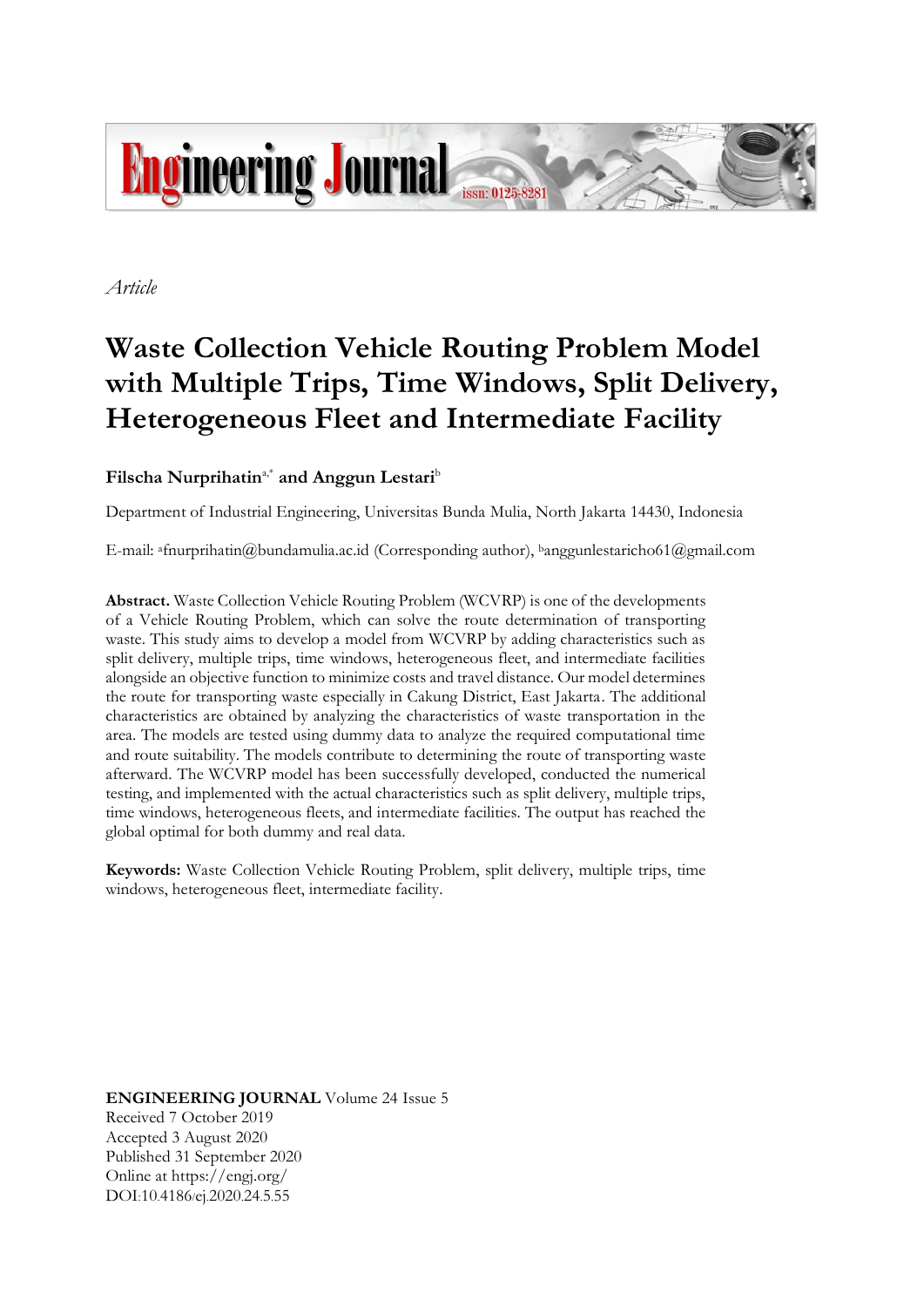# **1. Introduction**

Municipal solid waste management is now a global concern and needs to be addressed [1]. The large increase in population along with consumer behavior change, including the overuse of packaging will have a positive correlation to the volume of waste produced every day [2]. The public waste collection points are usually extremely smelly, influence the hygiene, and damage the image of modern society [3]. Waste could cause toxic environmental pollutant which jeopardizes human, animals, plants, environment, and other living organisms [4]. The solid waste management system may be described as the management of all responsibilities, practices, procedures, processes, and resources establishing a system that manages waste and complies with environmental regulation [5].

The problem of municipal solid waste (MSW) can be solved by increasing the services for transportation waste. When the service exceeds the stakeholders' expectations, it can be rated excellent [6]. This paper discusses the transportation effectiveness from residential areas to a treatment facility through route optimization. Even more, route optimization plays an important role in the solid waste management process [7] due to cost, economic, and social impact [8].

Several studies were performed to tackle MSW in such ways. A previous study proposed the optimized paths for MSW collections using Geographical Information System (GIS) in India [9]. The previous study investigated the recyclable solid waste using Monte Carlo Simulation [10]. The utilization of the analytical hierarchy process (AHP), Group method of data handling (GMDH), and artificial neural network (ANN) simultaneously have also been conducted [1].

There are many studies have discussed the variety of optimization in waste transportation. There are three main components in a waste collection VRP: depot, treatment facility, and customers [11]. The traditional VRP problem has been tackled by its distinguishable characteristics such as multiple depots [12]. Basically in this paper, all drivers start their collections from a single depot [11]. The characteristics such as split delivery, multiple trips, and intermediate facilities are considered to minimize the cost of travel. The characteristics of split delivery and multiple trips comply with the typical transportation problem, which is the capacity of the transportation mode [13]. Another study discussed the route determination of waste transportation in Denmark by considering the time of transporting waste to minimize travel costs [14]. Besides, another study discussed the problem of transporting hazardous waste by considering lunch break, vehicle capacity, and different types of waste which requires special handling [8]. Research on VRP problems with time windows was also conducted in determining the distribution routes to minimize costs [14]. In that particular problem, a study proposed a neighborhoodbased metaheuristic until all demand had been served, and routes were subject to a maximum duration constraint [15]. Another study discussed the determination of the waste

transportation route which using the multiple neighborhood search method with heterogeneous fleet and flexible assignment of destination depots characteristics [16]. Also, another study discussed the determination of the waste transportation route with time windows and intermediate multiple depot facilities characteristics [14] and utilized the nearest neighbor algorithm [15].

The amount of waste produced per day will be directly proportional to the population in an area. Therefore, the increasing population growth surely means the increasing waste problem, especially in terms of transportation. This paper is based on the observation in Cakung District, which is the most populated and the largest wasteproducing region compared to other districts in East Jakarta. Currently, Cakung District still has not been transported about 11.6 tons out of 262 tons of waste produced per day.

When it comes to the waste transportation route determination, the waste collection vehicle routing problem model is used. This problem may be started as the customer's order (waste waiting at the collection points to be transported) and ended by sending the final product to the customer (sending waste to the treatment facility) [17]. Our model is developed by analyzing the characteristics of waste transportation in the Cakung District. The characteristics of split delivery allow the collection point to be visited by more than one vehicle, while the characteristics of multiple trips allow vehicles to visit other collection points after unloading in the treatment facility. Also, the characteristic of time windows is used to limit the visiting hours of the vehicle and the characteristics of the intermediate facility require each vehicle to visit the treatment facility before returning to the depot. The last characteristic is a heterogeneous fleet which is used to determine the vehicle to be used to transport waste according to a certain rule. The rule assigns the largest vehicle capacity to transport waste from the collection point with the largest waste volume. These mentioned characteristics above are considered in determining the applicable route in a particular area.

According to the explanation above, it is known that this study develops a model for determining waste transportation routes with the characteristics of multiple trips, time windows, split delivery, heterogeneous fleet, and intermediate facilities. This paper aim is to minimize the distance and traveling costs of the vehicles. Later, the developed model proceeds to the numerical test in 7 different villages.

# **2. Literature Review**

Transportation is the activity of moving goods and passengers from one place to another place [18]. The most important element in transportation is the endless effort to keep costs as low as possible [19]. Waste is unwanted leftover goods or materials from the result of a particular process and is usually managed through landfilling. Landfilling is a common option due to its simplicity and economic advantages [20]. In this context, the land must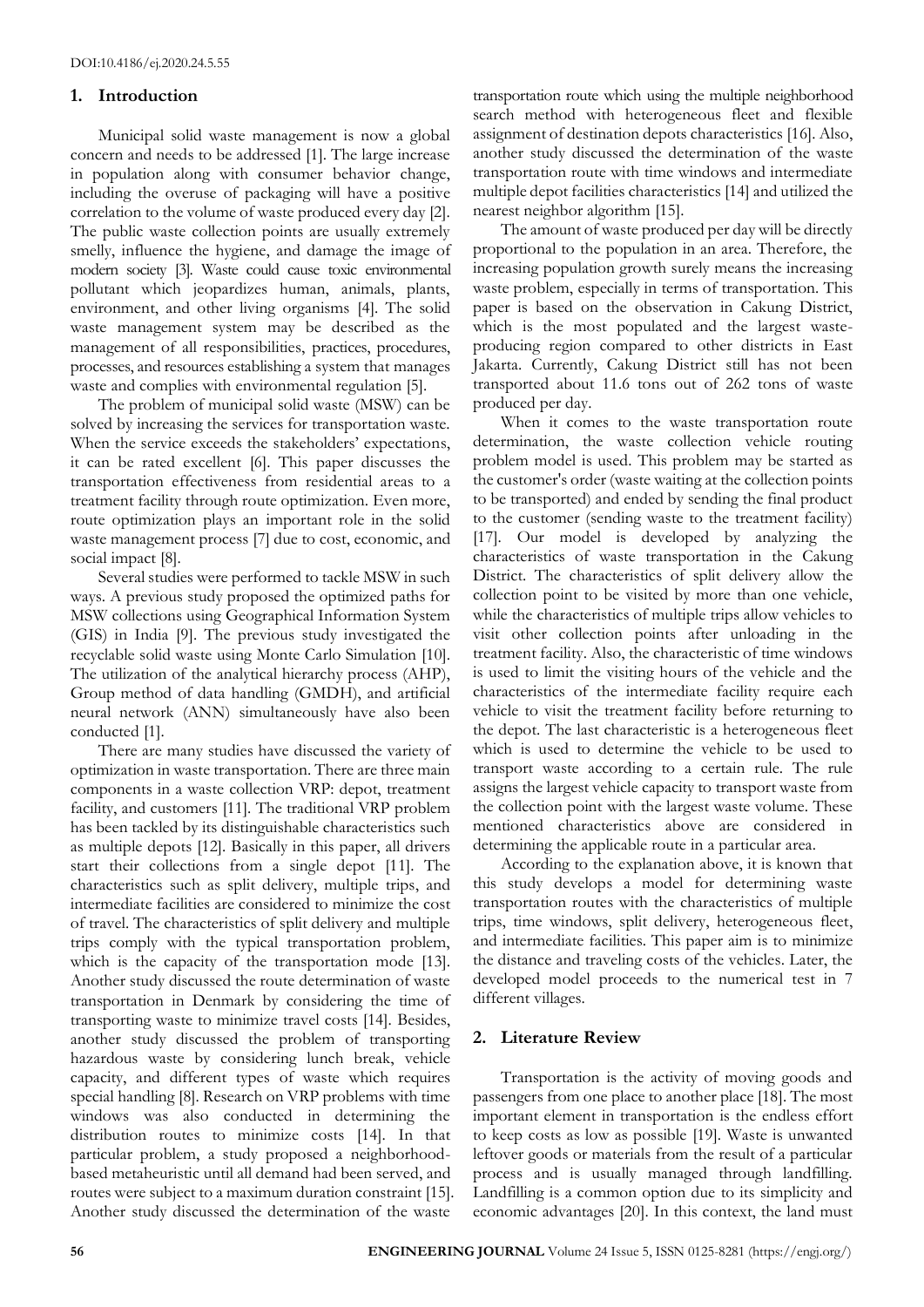be maintained in good physical structure [21]. Besides, the transportation issue is an interesting discussion in minimizing costs. The vehicle routing problem was originally proposed by Danzig and Ramses in 1950, which discussed the routing of vehicles to serve a given number of customers. The traditional vehicle routing aims at reducing the total operating costs of the vehicles. A reduction in cost partly comes from the use of better routes, which leads to a reduction in the total distance traveled [22]. Another paper minimize the total cost, that is, the conventional vehicle cost, plus the occasional drivers' compensation [23]. Another investigation included the buying cost into the cost of transportation [10]. A penalty cost is also added when the delivery is tardy [24]. A study defined the transportation cost as stochastic travel time [25]. In this paper, the traveling cost per km is approximated by the travel distance.

The Waste Collection Vehicle Routing Problem (WCVRP) is the waste collection problem consists of routing vehicles to collect waste while minimizing the cost of travel. WCVRP differs from the traditional VRP due to the waste-collecting vehicles must empty their load at disposal sites. The vehicles must have been emptied when returning to the depot. WCVRP also carries the number of characteristics and constraints that complicate the routing and require special handling [8].

Waste transportation is an operational activity that starts from the collection points to the treatment facility [9]. The systems of the waste collection are known as [26]:

Hauled Container System

The hauled container has 2 systems that the systems known as conventional hauled container systems and modified hauled container systems. In conventional hauled container system, the collection truck picks up the filled container of waste from the source point and moves straight to the disposal site, and then returns the emptied container to its original point of collection. In a modified hauled container system, the collection crew sets out of the station with an empty bin and at the first station, the bin is dropped off while the filled bin at the site is collected and taken to the disposal point. The filled waste bin whose content has been disposed of from the previous site is then taken to the next source and dropped off as the new empty bin for that source. Then, the filled bin on site is taken for disposal and then dropped off at the next source. This loop continues for as many sources as there are in the collection plan.

Stationary Container System

This system is characterized by a continuous collection of waste from source to source until all the sources for which waste is to be collected from have been exhausted and the waste vehicle is ready to return to the disposal site. The vehicle is limited by the capacity constraints it may have to go to the disposal site when it is full.

The general structure of the problem involves a single depot, a set of fixed location satellites where transshipment activities take place, a set of heterogeneous vehicles which are responsible for delivering goods to customers [27]. Even though this paper does not point out closely the reason behind the depot location selection, it is necessary to understand the logic of a single depot. The choice of having a single depot is motivated by a variety of taxes and infrastructural costs [27]. This area is characterized by a sufficiently large parking area [27] to accommodate the fleet when they are not used.

A detailed model takes into account the presence of intermediate facilities and multiple trips in the service network [23]. A study proposed a Branch-and-Cut-and-Price algorithm while considering intermediate facilities and time windows simultaneously to coordinate the arrivals of the vehicles [28]. This study allows both customers and facilities to have time windows in which they can be visited [28]. Furthermore, a recent study examined multiple waste types, pickup and delivery constraints [29]. While another paper discussed the characteristics of multiple trips with time windows under a fleet of identical vehicles [24], this paper discusses the heterogeneous fleet. The previous research discussed the heterogeneous fleet and some intermediate facilities using a memetic algorithm with a local search procedure [27].

Another paper used a variable neighborhood search heuristic [23] while this paper utilizes the nearest neighbor algorithm. The nearest neighbor algorithm was introduced in 1983 and is a very simple and greedy algorithm because of every subsequent iteration. The heuristic searches for the closest customer to the last added customer into the route and adds it at the end of the route.

# **3. Model Development**

This research was conducted in Cakung District, the data in this study was officially obtained from the Jakarta Environment Agency. This study discusses the waste transportation route where the collection points are the only place to load the waste. The data in this study are the location of collection points, the volume of waste from each collection point, the number and capacity of the used vehicles, loading and unloading time, and the velocity of the vehicle. After the data is completed, the next step is to develop the model.

Figure 1 shows the stages of the model development for determining the route of waste transportation. Our model development is performed by adding characteristics of waste transportation problems. The basic model of model development is the model of waste collection VRP with characteristics of multiple trips, split delivery, and intermediate facilities (WCVRPMTSDIF). The next stage of model development is adding the characteristics of time windows to the WCVRPMTSDIF model. The addition of time windows characteristics in the WCVRPMTSDIF model is known as WCVRPTWMTSDIF. After adding the characteristics of time windows, the model is not developed the correct route so the additional models are needed. The WCVRPTWMTSDIF requires 3 additional constraints to complement the model development. The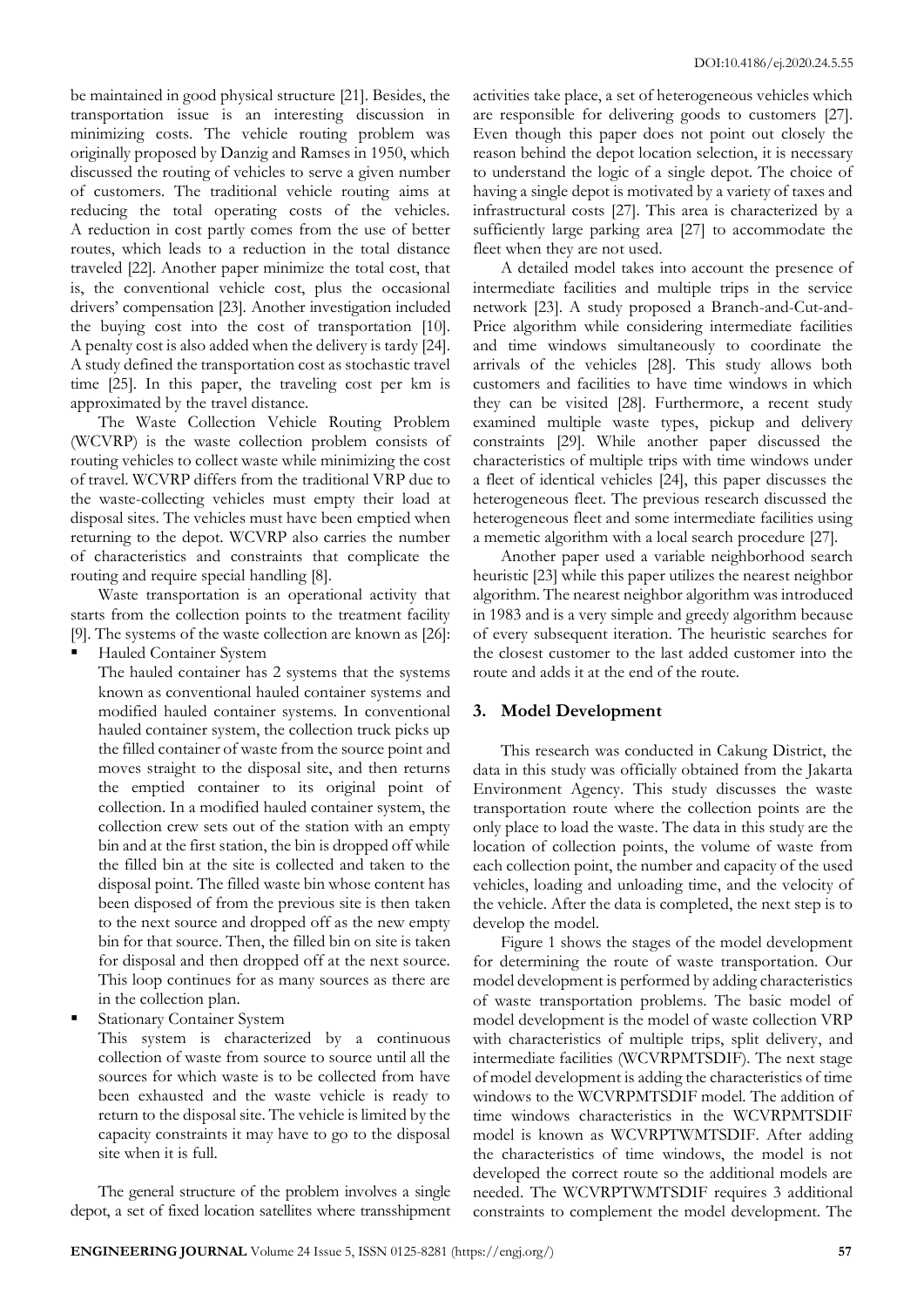#### DOI:10.4186/ej.2020.24.5.55

first additional constraint avoids paths from the collection point to the depot (the treatment facility is visited before coming back to the depot). The second additional constraint is used to determine the duration of travel time by the vehicle. The last additional constraint required to non-negative of travel time. The function of the last additional constraint is to ensure travel time with a positive number. The final stage of model development is adding the heterogeneous fleet characteristics to the previous model. The additional characteristics of the heterogeneous fleet to the model are finally turning the model to WCVRPMTTWSDHFIF.

After the model development stage is completed, the next step is performing numerical testing. At this stage, the developed model is tested using dummy data. After the numerical test, the next step is analyzing the results of the numerical tests. The focus of analysis are computational time while satisfying constraints. The next step is the stage of data processing. The data processing used the collection points data in Cakung District. After the data processing, the next step is analyzing the formed route using Lingo 17.0 software. The last stage is to determine the conclusions and recommendations from the research.



Fig 1. The Stage of Model Development.

# **4. Mathematical Model**

Determination of waste transportation routes can be solved using the Mixed Integer Linear Programming (MILP) method. The following is a notation used in mathematical model development for determining the waste transportation route:

Sets:

- $N =$  sets of collection point that the volume of waste less then vehicle capacity {2, 3, ..., *n*}
- $M =$  sets of collection point that the volume of waste greater then vehicle capacity {*n*+1, *n*+2, ..., *n*+*m*}
- $V =$  sets of nodes  $\{1, 2, ..., n, n+1, n+2, ...$  $n+m$ ,  $n+m+1$ }, which node 1 is depot and *n*+*m*+1 is treatment facility
- $K =$  sets of vehicles  $\{1, 2, ..., k\}$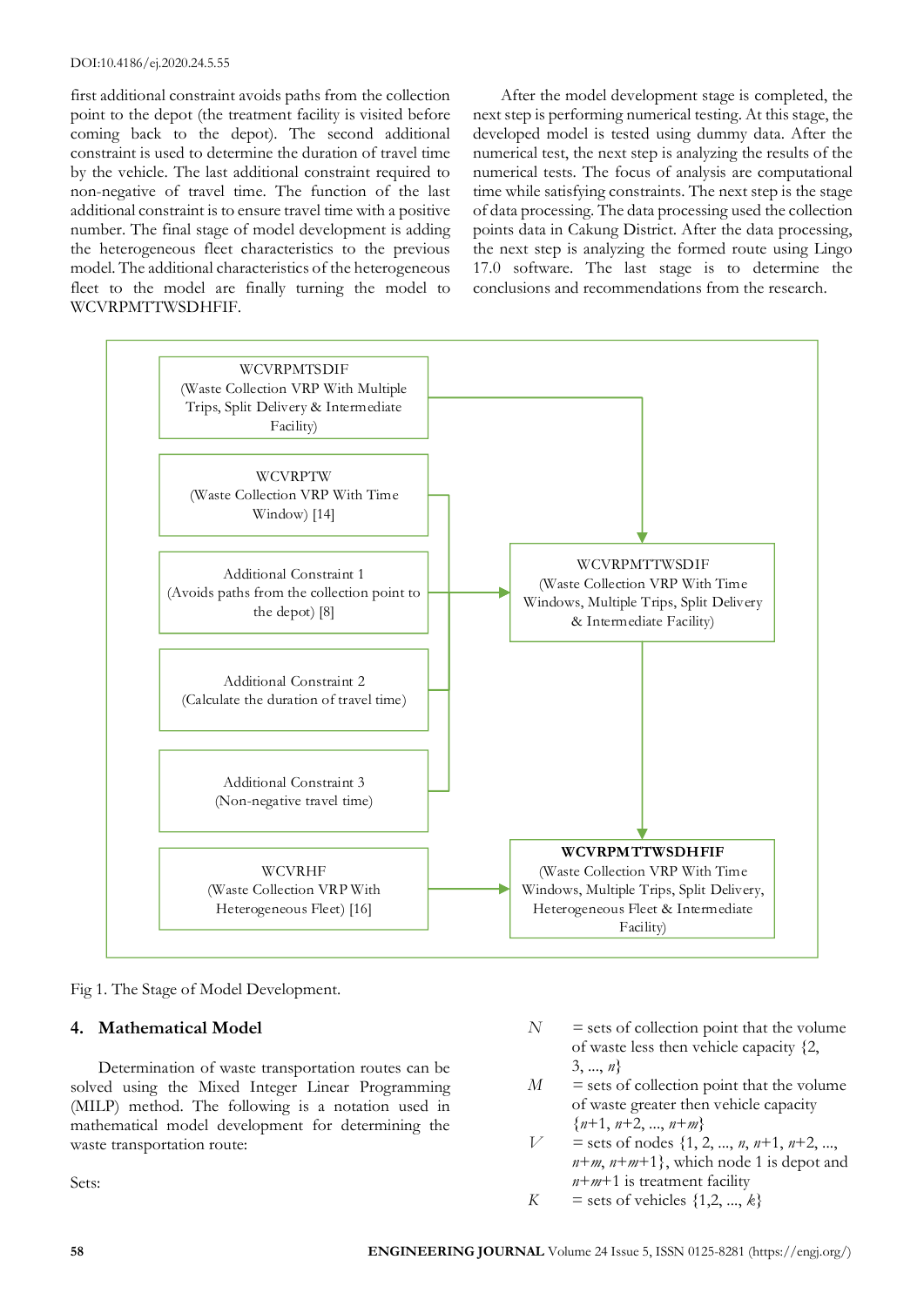Index:

 $i, j, p$  = index of nodes  $\vec{k}$  = index of vehicles Parameters:  $S_i$  = volume of waste in node *i*  $w_k$  = capacity of vehicle *k*  $c_k$  = unit-distance running cost of vehicle *k*  $d_{ij}$  = distance from node *i* to node *j BigM* = positive constants  $v_k$  = velocity of vehicle (km/minute) *L* = loading and unloading  $[twa, twb]$ <sup>*i*</sup> = lower and upper of time window bound at point *i*  $Dur_{ijk}$  = duration time from node *i* to node *j* using vehicle *k*

Decision Variables:

 $f_{ik}$  = the cumulative volume of waste at node *i* transported by vehicle *k*.

Objective function:

$$
Min Z = \sum_{k \in K} \sum_{j \in V} \sum_{i \in V} c_k d_{ij} x_{ijk} \tag{1}
$$

Subject to:

$$
\sum_{j \in N \cup M} x_{1jk} \le 1, \forall k \in K \tag{2}
$$

$$
\sum_{j \in N \cup M} x_{1jk} \leq y_k, \forall k \in K \tag{3}
$$

$$
x_{ijk} \le y_k, \forall i, j \in V, \forall k \in K \tag{4}
$$

$$
\sum_{\substack{i \in V \\ i \neq p}} x_{ipk} - \sum_{\substack{j \in V \\ p \neq j}} x_{pjk} = 0, \forall p \in V, \forall k \in K
$$
\n
$$
\tag{5}
$$

$$
\sum_{k \in K} \sum_{\substack{i \in V \\ i \neq j}} x_{ijk} = 1, \forall j \in N
$$
\n(6)

$$
\sum_{k \in K} f_{ik} = 1, \forall i \in M,
$$
\n(7)

$$
\sum_{j \in V} x_{jik} \ge f_{ik}, \,\forall i \in M, \forall k \in K
$$
\n(8)

$$
Q_{ik} + S_j - Q_{jk} \le (1 - x_{ijk}) BigM, \forall j \in N, \forall i \in V, \forall k \in K,
$$
 (9)

$$
Q_{ik} + f_{jk}S_j - Q_{jk} \le (1 - x_{ijk}) \, BigM, \forall j \in M, \forall i \in V, \forall k \in K \qquad (10)
$$

$$
\sum_{i \in N \cup M} x_{i(n+m+1)k} \ge y_k, \forall k \in K \tag{11}
$$

- $Q_{ik}$  = the cumulative volume of waste on vehicle *k* at the point *i*
- $R_k$  = the cumulative route of vehicle *k*.
- $M_{ik}$  = start of service time of vehicle *k* at the point *i*
- $x_{ijk}$  = 1 if *i* and *j* are, respectively, the origin and destination of vehicle *k*, 0 otherwise (binary variable)
- $y_k = 1$  if vehicle *k* is used, 0 otherwise (binary variable)

The mathematical model is used to construct the algorithm in determining the waste transportation route and the objective function is to minimize the distance and cost [8], [16]. The following is a mathematical model in the study.

$$
\sum_{i \in N \cup M} x_{i(n+m+1)k} = R_k, \forall k \in K
$$
\n(12)

$$
x_{(n+m+1)1k} = y_k, \forall k \in K \tag{13}
$$

$$
Q_{ik} \le w_k, \forall k \in V, \forall i \in V \tag{14}
$$

$$
Q_{1k} = 0, \forall k \in K \tag{15}
$$

$$
Q_{(n+m+1)k} = 0, \forall k \in K \tag{16}
$$

$$
x_{ii} = 0, \forall i \in S, \forall k \in K \tag{17}
$$

$$
Q_{ik} \ge 0, \forall i \in V, \forall k \in K,
$$
\n<sup>(18)</sup>

$$
0 \le f_{ik} \le 1, \forall i \in M, \forall k \in K \tag{19}
$$

$$
x_{ijk} = \{0,1\}, \forall k \in V, \forall i, j \in V,
$$
\n
$$
(20)
$$

$$
y_k = \{0, 1\}, \forall k \in K \tag{21}
$$

$$
Dur_{ijk} = \frac{d_{ij}}{v_k}, \forall i, j, k, i \neq j
$$
\n(22)

$$
M_{ik} \ge 0, \forall i, k, i \ne 1 \tag{23}
$$

$$
\sum_{i \in N \cup M} x_{i,1,k} = 0, \forall k \in K \tag{24}
$$

$$
twa_i \le M_{ik} \le twb_i, \forall i \in V, \forall k \in K
$$
\n
$$
(25)
$$

$$
M_{ik} + L_i + Dur_{ijk} \le M_{jk} + (1 - x_{ijk}).BigM, \forall (i, j) \in V, \forall k \in K \ (26)
$$

$$
\sum_{i \in N \cup M} \sum_{\substack{j \in N \cup M \\ i \neq j}} f_{ik} .x_{ijk} \ge \sum_{i \in N \cup M} \sum_{\substack{j \in N \cup M \\ i \neq j}} f_{ik} .x_{ijk} \ , \forall k \in K \tag{27}
$$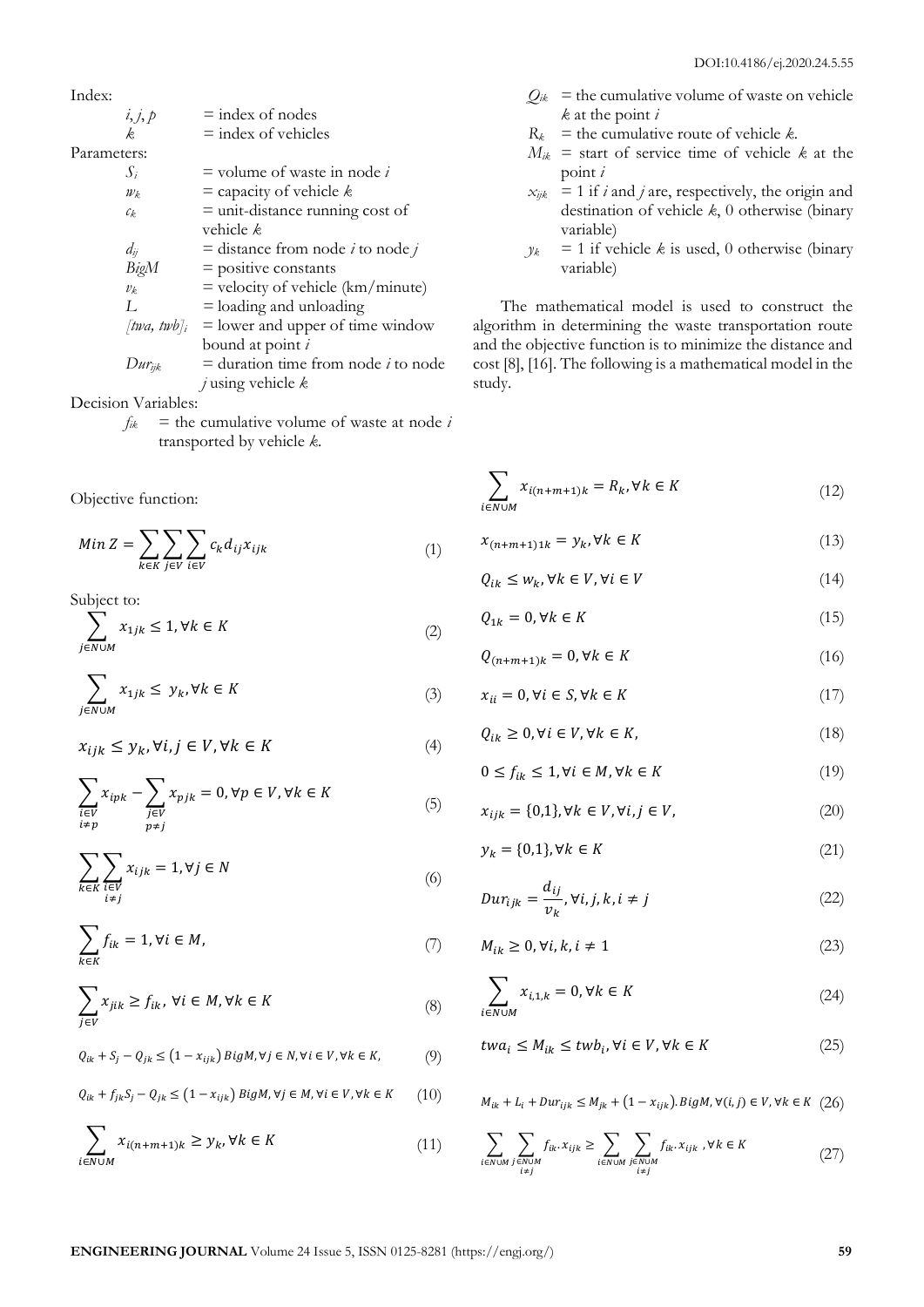Constraint (1) minimizes the distance traveled and traveling costs. Constraint (2) states not all of the vehicles will leave the depot. Constraint (3) ensures that the vehicles leaving the depot will be used to transport waste and constraint (4) guarantees that no node is visited by unused vehicles. Constraint (5) stipulates that the vehicle must leave the visited node. Constraint (6) and (7) correspond that collection point with the volume of waste less than equal to the maximum capacity of the vehicle will be visited exactly once  $(S_i \leq \max \{w_k\})$  while constraint (8) states that collection point with the volume of waste greater than equal to the maximum capacity of the vehicle will be visited more than once  $(S_i \geq \max \{w_k\})$ . Constraint (9) and (10) ensure the amount of waste transported by vehicles will increase when the vehicle leaving the collection point. Constraint (11) enforces that each used vehicle must visit the treatment facility. Constraint (12) shows the number of trips, in other words, it is the frequency of each vehicle visiting the treatment facility. Constraint (13) imposes the vehicle has been used must return to the depot. Constraint (14) and (15) keep the amount of waste collected at each stop within the vehicle capacity constraint. Constraint (16) guarantees that the collected waste volume is reset to zero once the vehicle has visited a treatment facility, as well as in the particular instance when the vehicle leaves the depot. Constraint (17) and (18) stipulate that there is no trip on the same node while constraint (19) and (20) are a non-negative constraint. Constraint (21) imposes the binary condition. Constraint (22) states the correlation between travel time, distance, and speed. Constraint (23) ensures the start of service time is positive. Constraint (24) avoids paths from the collection point to the depot (the treatment facility is visited before coming back to the depot). Constraint (25) is a time window constraint for each collection point. Constraint (26) is service time from each collection point and constraint (27) states heterogeneous fleet constraint which the vehicle with the largest capacity will transport waste from the collection point with the largest volume of waste and so on.

#### **4.1. Route Determination Algorithm**

The mathematical model is used to build the algorithm to determine the waste transportation route, the route determination uses the nearest neighbor algorithm approach. Following is the steps to determine the waste transportation route using the nearest neighbor algorithm approach:

- Determine the number of vehicles and the capacity of the vehicle that will be used (Set  $K = \{1, \ldots, k\}$ ) and the location of the depot.
- Determine the collection point to visit with the largest volume of waste  $(S_i)$  and with the closest location from the depot by considering the time windows from each collection point (*twa, twb*).
- For the collection point with the largest volume of waste (*Si*) will visit by vehicles with the largest

capacity (*k*) and vehicles will immediately visit the treatment facility to unloading the waste if  $Wk \leq S_i$ while if  $Wk \geq S_i$  then the vehicle will visit the next collection point.

- Calculate the residual at the collection point after the transportation process  $(S_i \text{ residual} = S_i \text{ initial - } W_k)$  or calculate the remaining capacity of the vehicle after picking process ( $W_k$  *residual* =  $W_k$  *initial* -  $S_i$ ).
- For collection point with the closest distance from the depot will visit by vehicle with the smallest costs and must satisfy the existing time windows (*twa, twb*).
- Calculate the remaining capacity of the vehicle after transporting waste from the collection point (*Wk residual*   $= W_k$  *initial - S<sub>i</sub>*) if  $W_k \geq S_i$ , while calculating the remaining volume of waste in the collection point  $(S_i)$ *residual* =  $S_i$  *initial* -  $W_k$  if  $W_k \leq S_i$ .
- If  $W_k \geq S_i$  then the vehicle will go to the next collection point by considering the minimum distance and availability of time  $(M_{ik} \leq twb)$ , if the time doesn't satisfy  $(M_{ik} \geq twb)$  then the vehicle will go to the treatment facility to unload the waste and return to the depot. Then if  $W_k \leq S_i$  then the vehicle will go to the treatment facility to unload the waste.
- From the treatment facility, the vehicle will go to the closest collection point if the cost is minimum, compared to other vehicles and still satisfy the time limit ( $M_{ik} \leq twb$ ). Otherwise, the vehicle will return to the depot.
- From the next collection point, the vehicle will go to the remaining collection point by considering the closest distance and minimum cost, compared to other vehicles and still satisfy the time limit ( $M_{ik} \leq$ *twb*). Otherwise, the vehicle will return to the depot.
- **If all of the collection points still haven't visited and** the collection point still has the remaining volume of waste then go back to step 1.

# **5. Computational Experiments**

# **5.1. The Numerical Test**

A numerical test is performed to verify the mathematical models that have been developed. The mathematical model test is using Lingo 17.0 software. The mathematical model test from model development is using dummy data, testing of dummy data is take 6 trials with different amounts of data i.e. 5 nodes, 6 nodes, 7 nodes, 8 nodes, 9 nodes, and 10 nodes. The function of testing data with a different number of nodes is to compare the running time from each amount of data.

Figure 2 shows the running time of dummy data will increase if the number of nodes to be visited increases. In addition to the running time, the results of numerical tests show that the constraints have been fulfilled and the status of the solutions for each dummy data test reaches global optimal.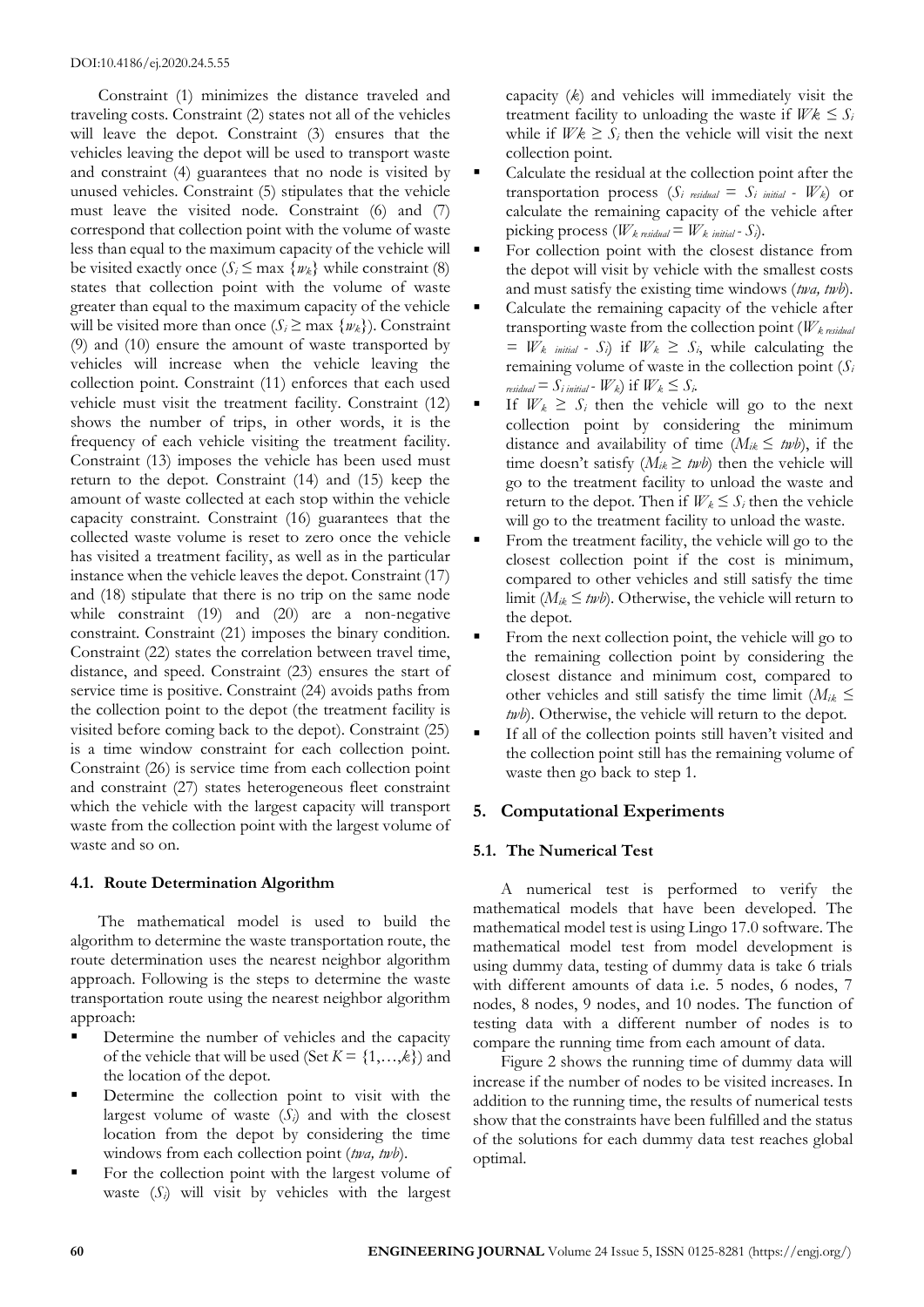

Fig. 2. Running Time of Lingo 17.0 Software on Dummy Data.

#### **5.2. The Real Case Study**

The waste transportation model that has been developed will be implemented in Cakung District, East Jakarta. Cakung District has 25 different collection points that are used in this research, the collection points are spread over 7 villages i.e. Rawa Terate Village, Pulo Gebang Village, Cakung Barat Village, Cakung Timur Village, Ujung Menteng Village, Jatinegara Village, and Penggilingan Village. The vehicle was officially obtained from the Jakarta Environment Agency. The following are the assumptions in the study:

- Only have 1 depot.
- Only have 1 treatment facility.
- The cost of travel per km is approximated by the travel distance.
- Loading and unloading time are 45 minutes.
- The number of time windows [0.480] indicates the driver works for 480 minutes or 8 hours.
- All vehicles have the same velocity  $(30 \text{ km/hour})$
- Node 1 declares depot and the last node declares treatment facility (TF).
- $BigM = 100000$ .
- All of the vehicles are in good condition.

Table 1, 2 and 3 show the data in Rawa Terate Village for example. Table 1 shows the waste volume and time windows. Depot and TF do not have anything to be picked, and the whole trip must be performed within 480 minutes or 8 hours.

Table 2 indicates the distance between nodes. There is no distance between the same nodes. Rawa Terate Village is nearer to the Depot rather than to the TF. The

Table 3 reveals the number and capacity of vehicles and travel costs per km. There are six vehicles with three farthest node from the TF is Node 2, which is 28.6 km away.

different capacity, dedicated to this particular village. The various capacity also means the variety of travel cost, which is ranging from IDR 12000 to 30000 per km.

Table 1. Location, Waste Volume and Time Windows for Rawa Terate Village.

| Location | Volume $(m^3)$ | <b>Time Windows</b> |     |  |
|----------|----------------|---------------------|-----|--|
|          |                | twa                 | twb |  |
| Depot    |                |                     | 480 |  |
| Node 1   | 42.            |                     | 480 |  |
| Node 2   | 12             |                     | 480 |  |
| Node 3   |                | $\Box$              | 480 |  |
| TF       |                |                     |     |  |

Table 2. Distance Matrix in Rawa Terate Village. (km)

|        |      |                  | Depot Node 1 Node 2 Node 3 |      | TF               |
|--------|------|------------------|----------------------------|------|------------------|
|        |      |                  |                            |      |                  |
| Depot  |      | 5.4              | 5.6                        | 4.5  | 30.1             |
| Node 1 |      | $\left( \right)$ | 1.5                        | 0.85 | 27               |
| Node 2 | 7.4  | 1.5              |                            |      | 27.7             |
| Node 3 | 6.4  | 0.85             |                            |      | 26.4             |
| TF     | 32.7 | 26.8             | 28.6                       | 28.4 | $\left( \right)$ |

Table 3. Capacity, Travel Costs and Number of Vehicles in Rawa Terate Village.

| Code           | <b>Vehicle Capacity</b><br>$(m^3)$ | <b>Travel Cost</b><br>(IDR/km) |
|----------------|------------------------------------|--------------------------------|
| 1              | 15                                 | 30000                          |
| $\overline{2}$ | 15                                 | 30000                          |
| $\mathbf{3}$   | 10                                 | 20000                          |
| 4              | 10                                 | 20000                          |
| $\overline{5}$ | 6                                  | 12000                          |
|                | 6                                  | 12000                          |

Table 4 shows the generated routes based on the available data in 7 different villages in Cakung District. This problem is solved using both Lingo 17.0 and the developed heuristics algorithm. This model successfully reduces the amount of waste that is not transported to zero in all villages. Even more, the global optimal solution has been reached with different computational time ranging from 0.11 seconds to 3 minutes 47 seconds.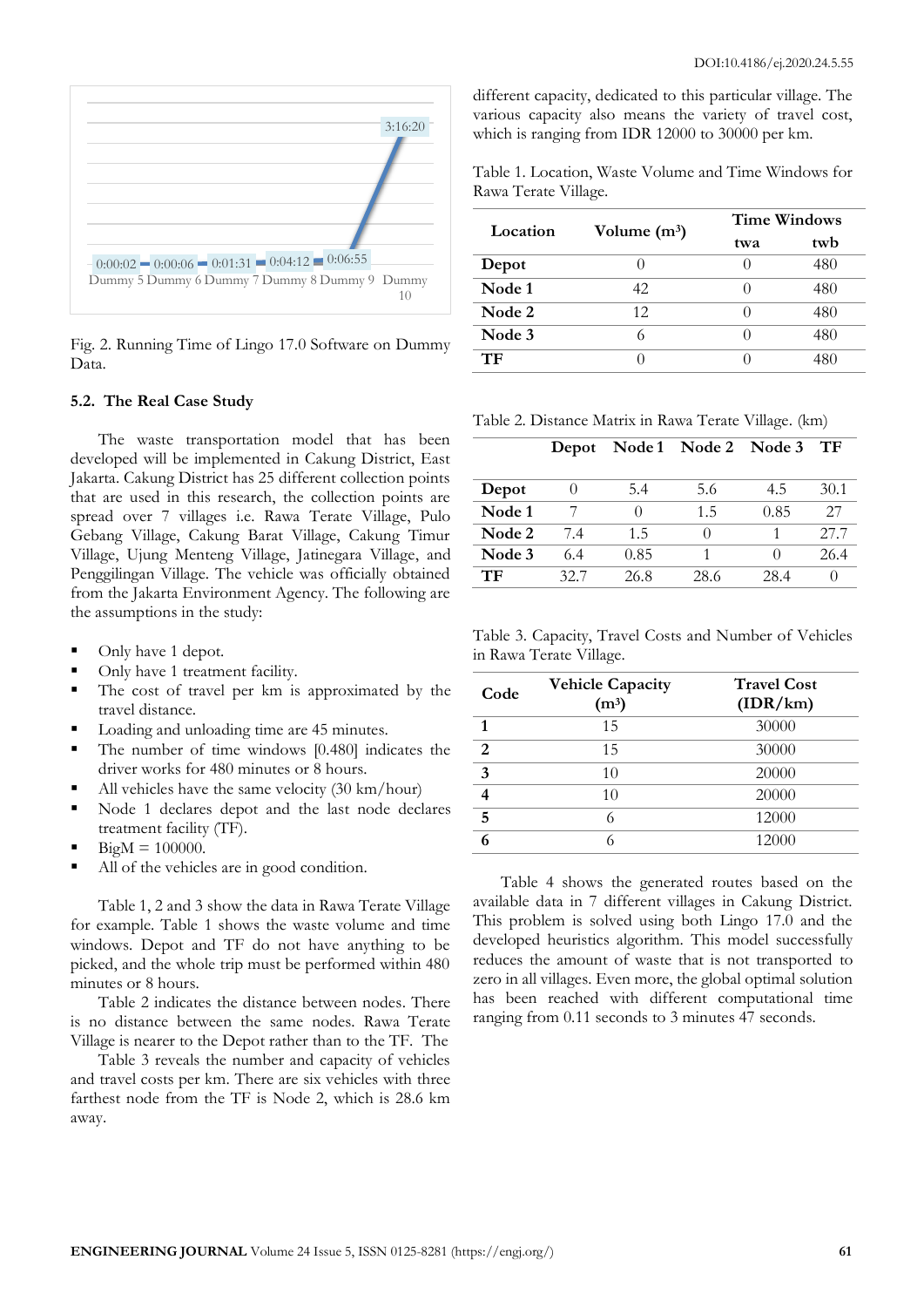# Table 4. Generated Route in Cakung District

| Vehicle                                                                                                   | Route                                                             | Transported<br>Waste $(m^3)$ | <b>Completion Time</b> |  |  |  |
|-----------------------------------------------------------------------------------------------------------|-------------------------------------------------------------------|------------------------------|------------------------|--|--|--|
|                                                                                                           | (Minute)                                                          |                              |                        |  |  |  |
| Rawa Terate Village (60 m <sup>3</sup> )<br>Depot - Node 1 - Node 2 - Treatment Facility -<br>15<br>268,6 |                                                                   |                              |                        |  |  |  |
| Vehicle $1(15m^3)$                                                                                        | Depot                                                             |                              |                        |  |  |  |
| Vehicle 2 (15m <sup>3</sup> )                                                                             | Depot - Node 2 - Treatment Facility - Depot                       | 15                           | 220,2                  |  |  |  |
| Vehicle $3(10m^3)$                                                                                        | Depot – Node 2 – Treatment Facility – Depot                       | 10                           | 220,2                  |  |  |  |
| Vehicle 4 $(10m^3)$                                                                                       | Depot - Node 2 - Treatment Facility - Depot                       | $10\,$                       | 220,2                  |  |  |  |
| Vehicle 5 (6m <sup>3</sup> )                                                                              | Depot - Node 2 - Treatment Facility - Depot                       | $\overline{4}$               | 220,2                  |  |  |  |
| Vehicle $6(6m^3)$                                                                                         | Depot – Node 3 – Treatment Facility – Depot                       | 6                            | 217,2                  |  |  |  |
|                                                                                                           | Cakung Barat Village (29 m <sup>3</sup> )                         |                              |                        |  |  |  |
| Vehicle $1(15m^3)$                                                                                        | Depot - Node 4 - Node 5 - Node 6 - Treatment<br>Facility - Depot  | 15                           | 319                    |  |  |  |
| Vehicle 2 (15m <sup>3</sup> )                                                                             | Depot - Node 7 - Node 8 - Treatment Facility -<br>Depot           | 14                           | 267,6                  |  |  |  |
|                                                                                                           | Cakung Timur Village (12 m <sup>3</sup> )                         |                              |                        |  |  |  |
| Vehicle 1 (6m <sup>3</sup> )                                                                              | Depot - Node 9 - Treatment Facility - Depot                       | 6                            | 236                    |  |  |  |
| Vehicle $2(6m^3)$                                                                                         | Depot - Node 9 - Treatment Facility - Depot                       | 6                            | 236                    |  |  |  |
|                                                                                                           | Pulo Gebang Village (29 m <sup>3</sup> )                          |                              |                        |  |  |  |
| Vehicle 1 (12m <sup>3</sup> )                                                                             | Depot - Node 10 - Node 11 - Node 12 -                             | 12                           | 309,8                  |  |  |  |
|                                                                                                           | Treatment Facility - Depot                                        |                              |                        |  |  |  |
| Vehicle 2 (12m <sup>3</sup> )                                                                             | Depot – Node 13 – Node 14 – Node 15 –                             | 11                           | 312,4                  |  |  |  |
|                                                                                                           | Treatment Facility - Depot                                        |                              |                        |  |  |  |
| Vehicle 3 (6m <sup>3</sup> )                                                                              | Depot - Node 16 - Treatment Facility - Depot                      | 6                            | 224,2                  |  |  |  |
|                                                                                                           | Jatinegara Village (37 m <sup>3</sup> )                           |                              |                        |  |  |  |
| Vehicle 1 (16m <sup>3</sup> )                                                                             | Depot - Node 17 - Treatment Facility - Depot                      | 16                           | 218                    |  |  |  |
| Vehicle $2(10m^3)$                                                                                        | Depot – Node 18 – Node 2 – Treatment Facility<br>$-$ Depot        | 10                           | 266,8                  |  |  |  |
| Vehicle 3 (10m <sup>3</sup> )                                                                             | Depot - Node 2 - Treatment Facility - Depot                       | 9                            | 221,6                  |  |  |  |
| Vehicle 4 (2m <sup>3</sup> )                                                                              | Depot - Node 2 - Treatment Facility - Depot                       | 2                            | 221,6                  |  |  |  |
|                                                                                                           | Penggilingan Village (24 m <sup>3</sup> )                         |                              |                        |  |  |  |
| Vehicle 1 $(12m^3)$                                                                                       | Depot - Node 19 - Node 20 - Treatment Facility<br>$-\text{Depot}$ | 12                           | 265,2                  |  |  |  |
| Vehicle $2(12m^3)$                                                                                        | Depot - Node 21 - Node 22 - Treatment Facility<br>$-\text{Depot}$ | 12                           | 264,2                  |  |  |  |
|                                                                                                           | Ujung Menteng Village Route (22 m <sup>3</sup> )                  |                              |                        |  |  |  |
| Vehicle $1(16m^3)$                                                                                        | Depot – Node 23 – Node 24 – Treatment Facility                    | 16                           | 272,2                  |  |  |  |
|                                                                                                           | $-\text{Depot}$                                                   |                              |                        |  |  |  |
| Vehicle 2 (6m <sup>3</sup> )                                                                              | Depot - Node 25 - Treatment Facility - Depot                      | 6                            | 222,4                  |  |  |  |
|                                                                                                           | Annotation:                                                       |                              |                        |  |  |  |
| Node 1; Swadaya Street                                                                                    |                                                                   | Node 13: Pulo Gebang Flat    |                        |  |  |  |
| Node 2: KRT Radjiman Street                                                                               | Node 14: PTUN                                                     |                              |                        |  |  |  |
| Node 3: Damri                                                                                             | Node 15: PLN                                                      |                              |                        |  |  |  |
| Node 4: Palad Street                                                                                      |                                                                   | Node 16: Rawa Bebek Flat     |                        |  |  |  |
| Node 5: Albo Flat                                                                                         | Node 17: Arion                                                    |                              |                        |  |  |  |
| Node 6: Komarudin Street                                                                                  |                                                                   | Node 18: Polo Jahe Flat      |                        |  |  |  |
| Node 7: Cakung Market                                                                                     |                                                                   | Node 19: Penggilingan Street |                        |  |  |  |
| Node 8: Tipar Cakung Flat                                                                                 |                                                                   | Node 20: Komarudin Flat      |                        |  |  |  |
| Node 9: Mahakam Street                                                                                    |                                                                   | Node 21: Pinus Elok Flat     |                        |  |  |  |
| Node 10: Soemarno Street                                                                                  |                                                                   | Node 22: Dr. Soemarno Street |                        |  |  |  |
| Node 11: Terminal                                                                                         |                                                                   | Node 23: Raya Bekasi Street  |                        |  |  |  |
| Node 12: Post Office                                                                                      |                                                                   | Node 24: Metland Housing     |                        |  |  |  |
|                                                                                                           |                                                                   | Node 25: Rawa Bebek Street   |                        |  |  |  |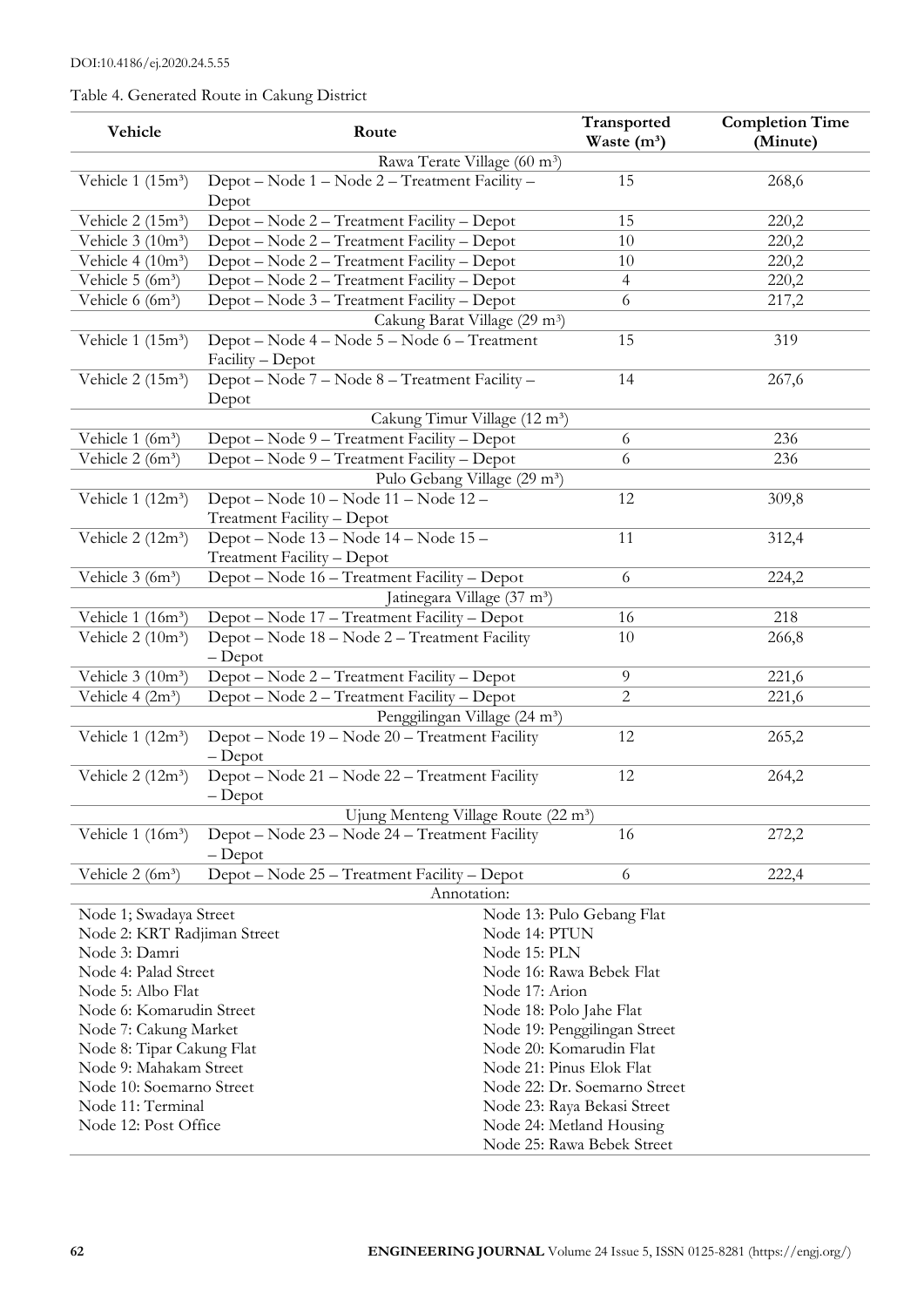### **6. Conclusion**

The WCVRPMTTWSDHFIF model for determining the waste transportation route in Cakung District using the nearest neighbor algorithm approach has successfully reduced the amount of waste that is not transported from each village to zero. Reduced waste always means a good impact on the process as a whole [30]. The determined route reaches the global optimal solution. The running time is exponentially and positively related to the number of nodes.

From the managerial point of view, this paper shows the importance of minimizing the transported waste in a particular area. This ensures the fleet management in optimizing fleet usage and effectiveness. When the fleet is used appropriately under the right assignment, there is no need to purchase an additional fleet, unless for replacement. When the condition leads to replacing the fleet, replacement analysis may be conducted in the future.

This paper assumes that the waste is ready to be picked at time zero. Therefore, this model needs to assume the waste arrival time at the collection points. Further research can also develop the model by considering the driver break time, the refueling location, and by using other heuristic methods such as sequential insertion or using metaheuristic methods such as simulated annealing, tabu search, ant colony, and particle swarm optimization. When the vehicles are waiting at customers and facilities, a cost or penalty may be given [28]. This condition could ensure the vehicle will be coming back to the depot as soon as the job has been done. It is also interesting to compare the fleet preventive maintenance policy where both periodic maintenance and routine maintenance [31]. This action may contribute to the availability of the fleet, which is still assumed ready every time in this paper.

# **References**

- [1] D. Purkayastha, M. Majumder, and S. Chakrabarti, "Municipal solid waste collection time optimization using AHP, GMDH and ANN," in *Advances in Waste Management*, A. S. Kalamdhad, J. Singh, and K. Dhamodharan, Eds. Singapore: Springer Singapore, 2019, pp. 43–57.
- [2] H. Warnphen, N. Supakata, and V. Kanokkantapong, "The reuse of waste glass as aggregate replacement for producing concrete bricks as an alternative for waste glass management on Koh Sichang," *Eng. J.*, vol. 23, no. 5, pp. 43–58, 2019.
- [3] S. H. Huang and P. C. Lin, "Vehicle routingscheduling for municipal waste collection system under the 'keep trash off the ground' policy," *Omega*, vol. 55, pp. 24–37, 2015.
- [4] J. Tancharoen and M. Rachakornkij, "Hazardous waste management in the Department of Environmental Engineering, Faculty of Engineering, Chulalongkorn University," *Eng. J.*, vol. 22, no. 2, pp. 39–46, 2018.
- [5] S. Elsaid and E. H. Aghezzaf, "A framework for sustainable waste management: Challenges and opportunities," *Manag. Res. Rev.*, vol. 38, no. 10, pp. 1086–1097, 2015.
- [6] H. Tannady, F. Nurprihatin, and H. Hartono, "Service quality analysis of two of the largest retail chains with minimart concept in Indonesia," *Bus. Theory Pract.*, vol. 19, pp. 177–185, 2018.
- [7] H. Han and E. Ponce-Cueto, "Waste collection vehicle routing problem: literature review," *Promet - Trafffic Transp.*, vol. 27, no. 4, pp. 345–358, 2015.
- [8] M. Dotoli and N. Epicoco, "A vehicle routing technique for hazardous waste collection," in *IFAC-PapersOnLine*, 2017, vol. 50, no. 1, pp. 9694–9699.
- [9] S. Singh and S. N. Behera, "Development of GISbased optimization method for selection of transportation routes in municipal solid waste management," in *Advances in Waste Management*, A. S. Kalamdhad, J. Singh, and K. Dhamodharan, Eds. Singapore: Springer Singapore, 2019, pp. 319–331.
- [10] T. Chua, P. Sachakamol, and K. Phusavat, "A commercial feasibility study on recycled concrete aggregate (RCA) in Bangkok dealing with random parameters," *Eng. J.*, vol. 21, no. 3, pp. 133–155, 2017.
- [11] A. M. Benjamin, K. R. Ku-Mahamud, and Z. Idrus, "Truck queuing analysis at landfill sites in a waste collection vehicle routing problem," in *Proceedings of the 6th International Conference on Computing and Informatics, Kuala Lumpur. Universiti Utara Malaysia*, 2017, pp. 132–138.
- [12] P. Sanghatawatana, P. Pornchaiwiseskul, and M. Lohatepanont, "Redesign of three-echelon multicommodity distribution network," *Eng. J.*, vol. 23, no. 1, pp. 49–74, 2019.
- [13] F. Nurprihatin, A. Octa, T. Regina, T. Wijaya, J. Luin, and H. Tannady, "The extension analysis of natural gas network location-routing design through the feasibility study," *J. Appl. Res. Ind. Eng.*, vol. 6, no. 2, pp. 108–124, 2019.
- [14] K. Buhrkal, A. Larsen, and S. Ropke, "The waste collection vehicle routing problem with time windows in a city logistics context," in *Procedia - Social and Behavioral Sciences*, 2012, vol. 39, pp. 241–254.
- [15] R. Aringhieri, M. Bruglieri, F. Malucelli, and M. Nonato, "A special vehicle routing problem arising in the optimization of waste disposal: A real case," *Transp. Sci.*, vol. 52, no. 2, 2018.
- [16] I. Markov, S. Varone, and M. Bierlaire, "Integrating a heterogeneous fixed fleet and a flexible assignment of destination depots in the waste collection VRP with intermediate facilities," *Transp. Res. Part B Methodol.*, vol. 84, pp. 256–273, 2016.
- [17] J. F. Andry, H. Tannady, and F. Nurprihatin, "Eliciting requirements of order fulfilment in a company," in *IOP Conference Series: Materials Science and Engineering*, 2020, vol. 771, no. 1, pp. 1–6.
- [18] F. Nurprihatin and H. Tannady, "An integrated transportation models and savings algorithm to minimize distribution costs," in *Proceeding of the 1st*